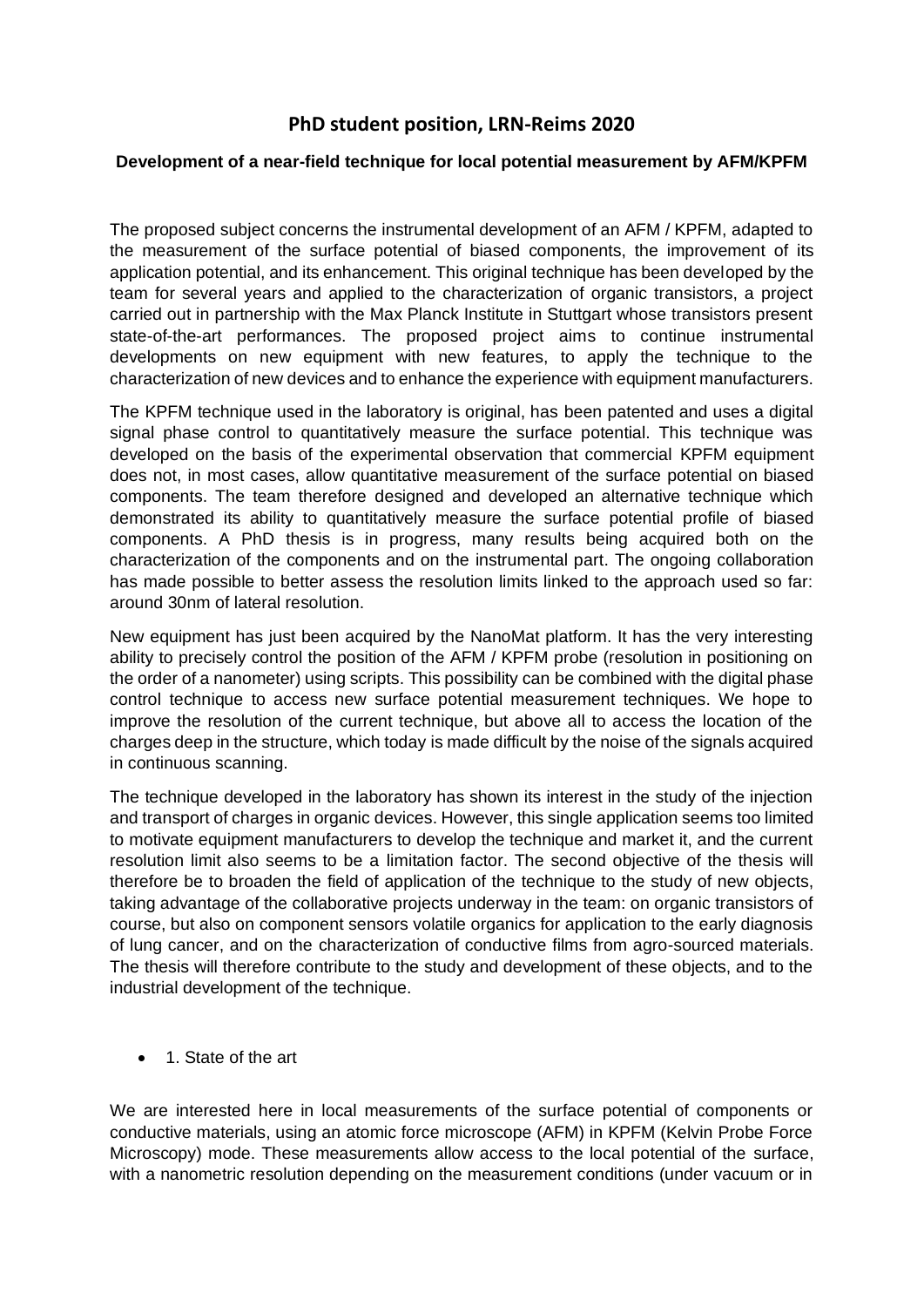an ambient atmosphere) and the technique used (contact, lift, type of modulation, etc.). They are mainly used on conductive or semiconductor materials, and find many applications, such as in the study of organic electronic components [1-4]. Burgi's work is a pioneer in this area.

Measurements under vacuum make it possible to reach the best resolutions but considerably complicate the implementation, in particular on biased components, which limits their practical application. We will limit ourselves here to measurements on biased components and in an ambient environment, because they correspond to the equipment available in the laboratory and to the objectives that it has set itself. Indeed we wanted to develop a technique as simple to implement as possible on various components, not requiring the mounting of the component to get out the electrical connections. We therefore opted for a technique using biased tips and in an ambient environment.

Numerous surface potential measurements have been made and published. The vast majority of them use a feedback loop to control the amplitude of the cantilever's oscillations, because it is the simplest method to implement (some AFM types does not provide any other method). It allows to obtain contrast images at the interfaces, which are often sufficient for some authors. However, it has been shown (see for example [5]) that this technique was not suitable for obtaining a quantitative measure of the surface potential, since it turns out to be far too sensitive to the interactions of the lever (of large surface) with the surrounding surface. The near field contribution of the tip is therefore polluted by the contribution of the lever, and the local measurement is no longer quantitative. Our own experiences have confirmed this fact.

Given the studies carried out by the team on the transport and injection of charges in organic devices, measurements of contact resistances or threshold voltages, there was a need for qualitative local potential measurements: a quantitative measure of the potential is essential for the exploitation of the measurements and for the modeling of the devices. To circumvent this problem it is preferable to detect the modulation of the frequency (or of the phase) of the oscillation of the lever in the presence of an electrostatic force [5]. This modulation is much more sensitive to the interaction of the apex of the AFM tip with the surface of the sample, than with the interaction of the lever body. Several techniques can be used for this purpose. In our method, the lever is set in oscillation by the application of an AC voltage on the piezoelectric element, as its excitation is in intermittent contact mode. The phase of the excitation signal is used as the reference and the phase of the signal from the photodetector is measured. A DC voltage is applied to the tip and controlled according to the phase measured to allow the measurement of the surface potential. The principle diagram of the system is given below, and its principle is described in detail in reference [6]. The key point of the method developed at LRN, which makes it original, even unique, lies in the fact that to work on biased electronic devices, using a source external to AFM, it is essential that the same equipment controls all the applied voltages to the device and to the tip, because it can come into contact with the sample and cause short circuits, or even damage the equipment. This strong constraint has conditioned the development of the laboratory method, in comparison to other FM modulation implementation modes.

We will return later to the phase control technique. The potential measurement is carried out in 'lift' mode during the second passage of the lever over the sample. The technique has demonstrated its robustness.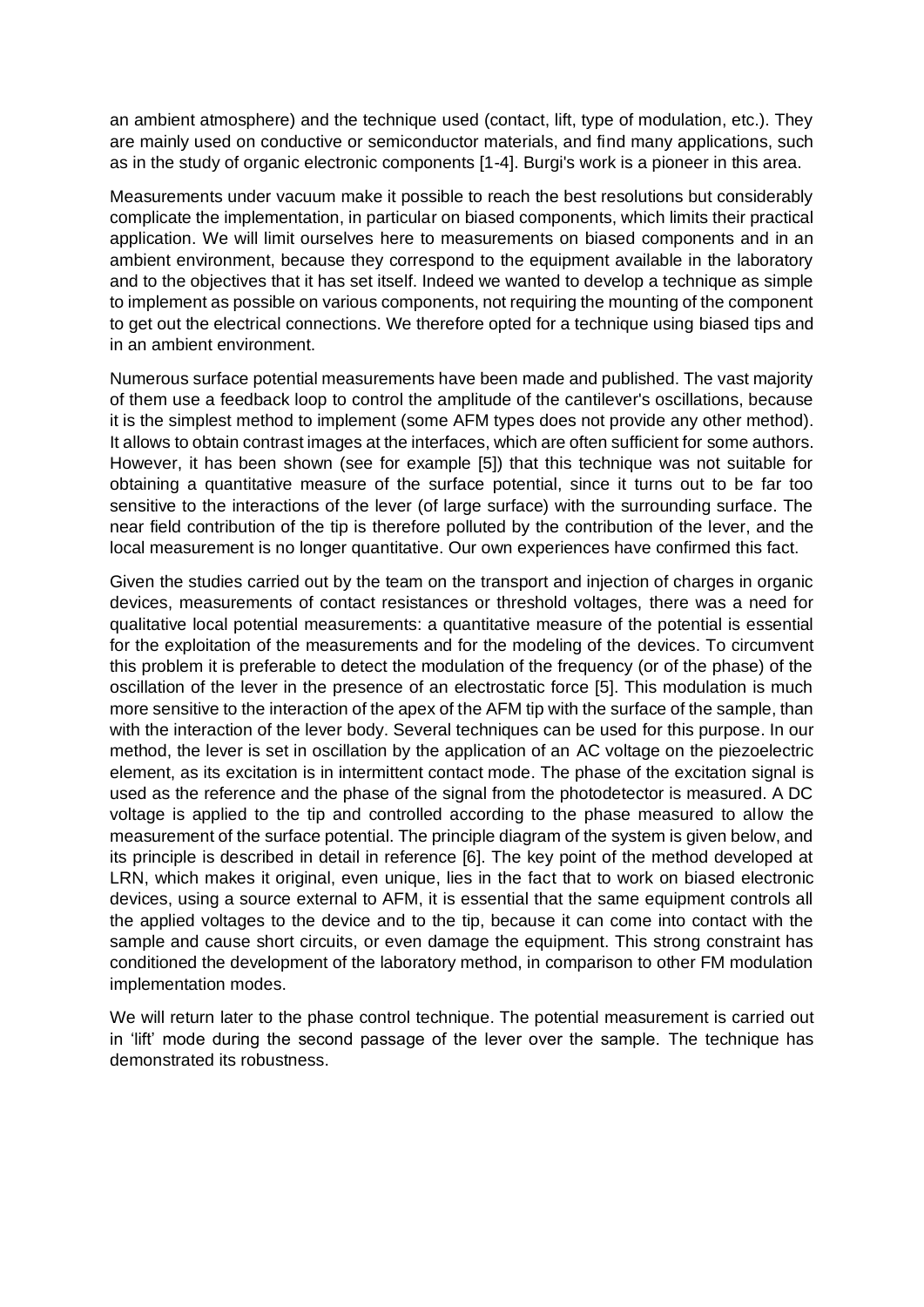

**Figure 1.** *Schematics of the working principle and photos of the existent KPFM setup*.

An example of potential profile measurement in the channel of an organic transistor is given in the following figure where the measurement is carried out on a component biased up to 35V (in ambient atmosphere). The electric field calculated from the derivative of the potential reaches 0.6MV.cm-1. It is limited by the lateral resolution of the measurement and we will come back to this point also.



**Figure 2.** *(a) Surface potential measured by KPFM on an organic transistor based on PTAA and biased from UDS = 0 to UDS = -35V, and (b) calculated corresponding electric field.*

Working on components biased by an external source it is easy to demonstrate the fact that the developed technique allows a quantitative measurement of the surface potential, by showing that the voltages applied to the electrodes via the probers, are correctly measured the KPFM technique. The previous figure shows that the potentials measured on the transistor follow the applied voltages correctly.

The developed technique is currently used for the characterization of organic transistors in collaboration with the Hagen Klauk team at the Max Planck Institute in Stuttgart. The following figure shows the results obtained on components with linear or non-linear contact resistances, where the drop in potential at the source resulting from the reverse-biased source-channel rectifier contact is clearly observed. We can see that the contact resistance produces a voltage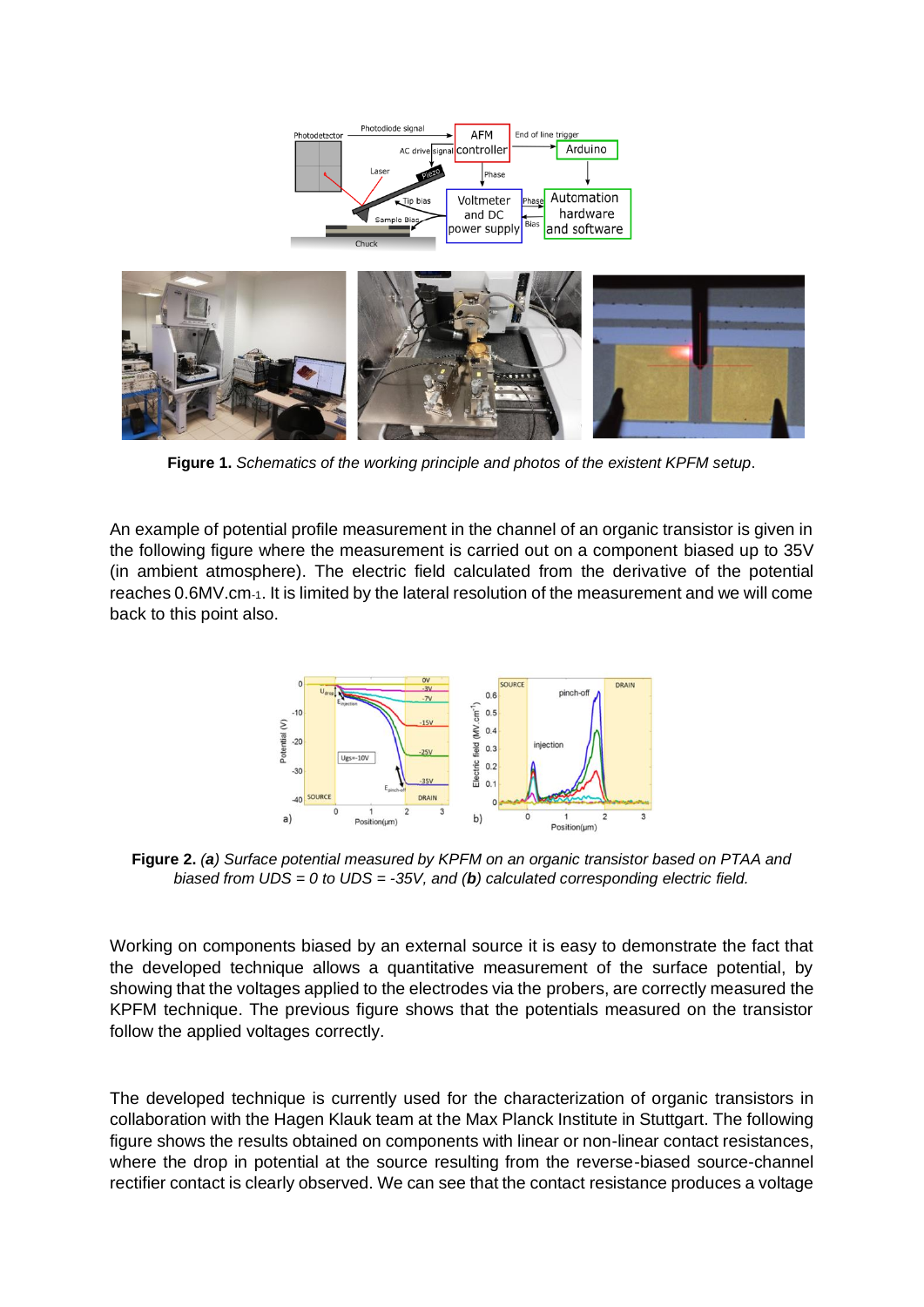drop of more than half of the voltage applied between the drain and the source, which implies a significant degradation of the device performance.



**Figure 3.** *Measured potential maps examples, measured on DNTT based transistors in planar or stacked configuration and showing ohmic (left) or Schottky (right) contacts.*

On the basis of these measurements, it is possible to extract vital information on the operation of the devices, such as the I(V) characteristics intrinsic to the contacts by circumventing of all the other effects which might hinder this measurement. An example is given in the following figure.



**Figure 4.** *Potential measurement along the channel of a DNTT transistor (top left), measurement of the potential drop at the source contact (top middle), and extraction of the intrinsic I(V) characteristic of the contact (top right). Application to linear or non-linear contacts (bottom left and right respectively) on DNTT transistors of different configurations.*

Therefore, it is of real interest to extend the use of the technique to other components as the slope changes observed on the potential profiles can be used to extract local mobility as well as the threshold voltages. An example of local conductivity measurement in the channel of an organic transistor based on PTAA is given in the following figure, in three different points of the channel, and as a function of the voltage applied to the gate. This transistor has inhomogeneities of local conductivity close to the source and drain electrodes, visible in the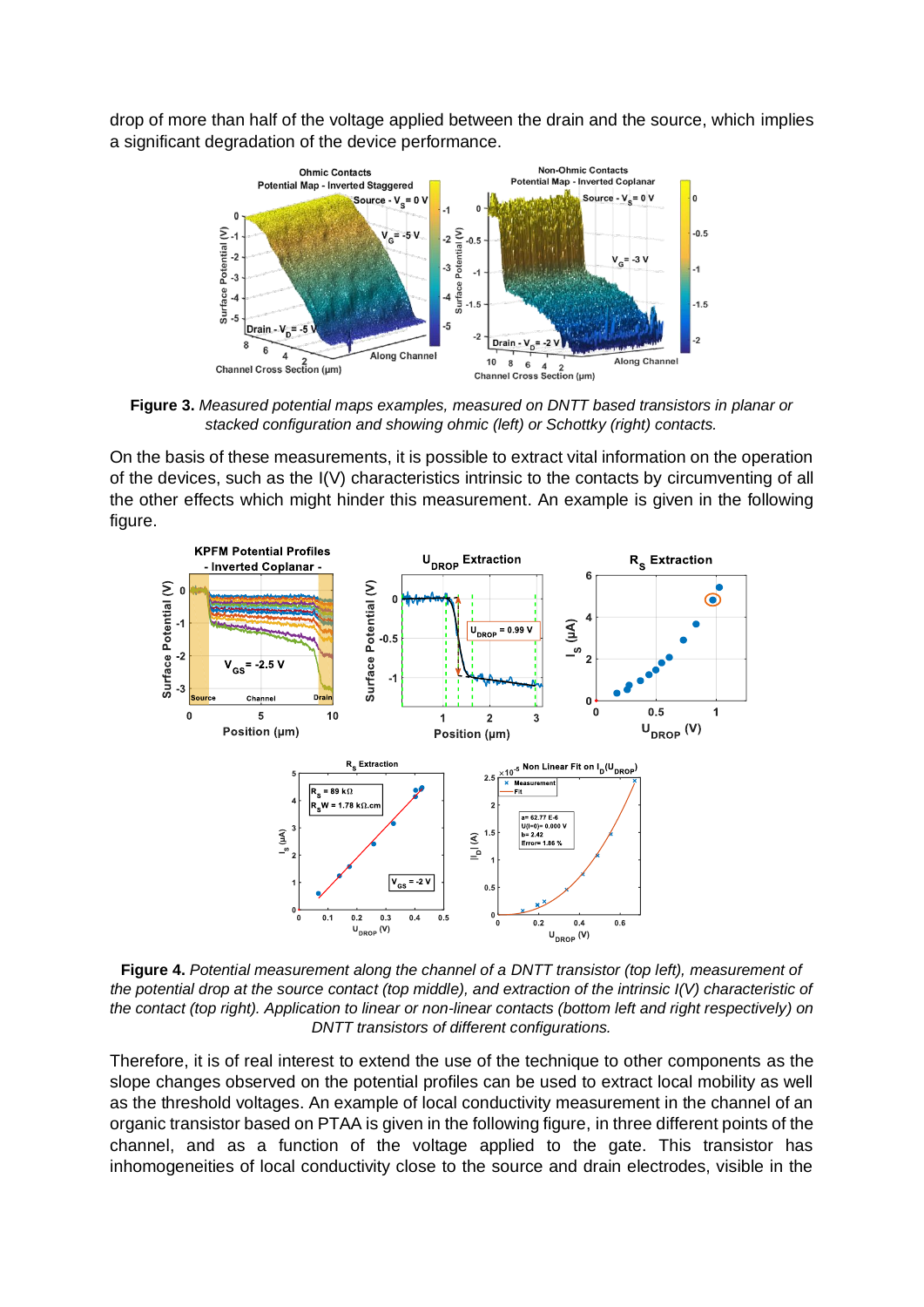form of a change in slope of the potential profile. Mobility in these areas is three times less than mobility in the canal.



**Figure 5.** *Conductivity measurements in three regions of an organic transistor channel based on PTAA attributed to a disparity of the local mobility values.*

This type of behavior is also observed when grain boundaries modify the transport properties in materials. The slope changes observed in the potential profiles are correlated with the internal organization of the layer. The correlation between the local conductivity and the physical properties of the films is very important for the study and development of the materials and techniques for processing the films. We intend to take advantage of this point during the development of the active layer for the detection of volatile organic compounds or conductive films based on agro-sourced materials.

• Relevance, originality and objectives

The technique developed in the laboratory has no equivalent to our knowledge today. Other experiments of the same type have been demonstrated in various laboratories, in particular by the precursor Burgi [3-4], but do not seem to have been maintained. The technique used in the laboratory, digital phase control and double pass mode, has the advantage of its robustness. No prerequisite is required for the measurement: despite the intensity of the electrostatic forces, it is not necessary to know a priori the potential profile to perform the control. Furthermore, all the voltages are applied by the same equipment, up to several tens of volts, which ensures, via automatic and rapid compliance mechanisms, limiting the currents in the event of accidental contact between the tip and the sample, or dropout of the algorithm, guarantee of backup of equipment and components. Finally, the servo method is based on the measurement of the phase dish during scanning, as illustrated in the following figure (taken from [7]).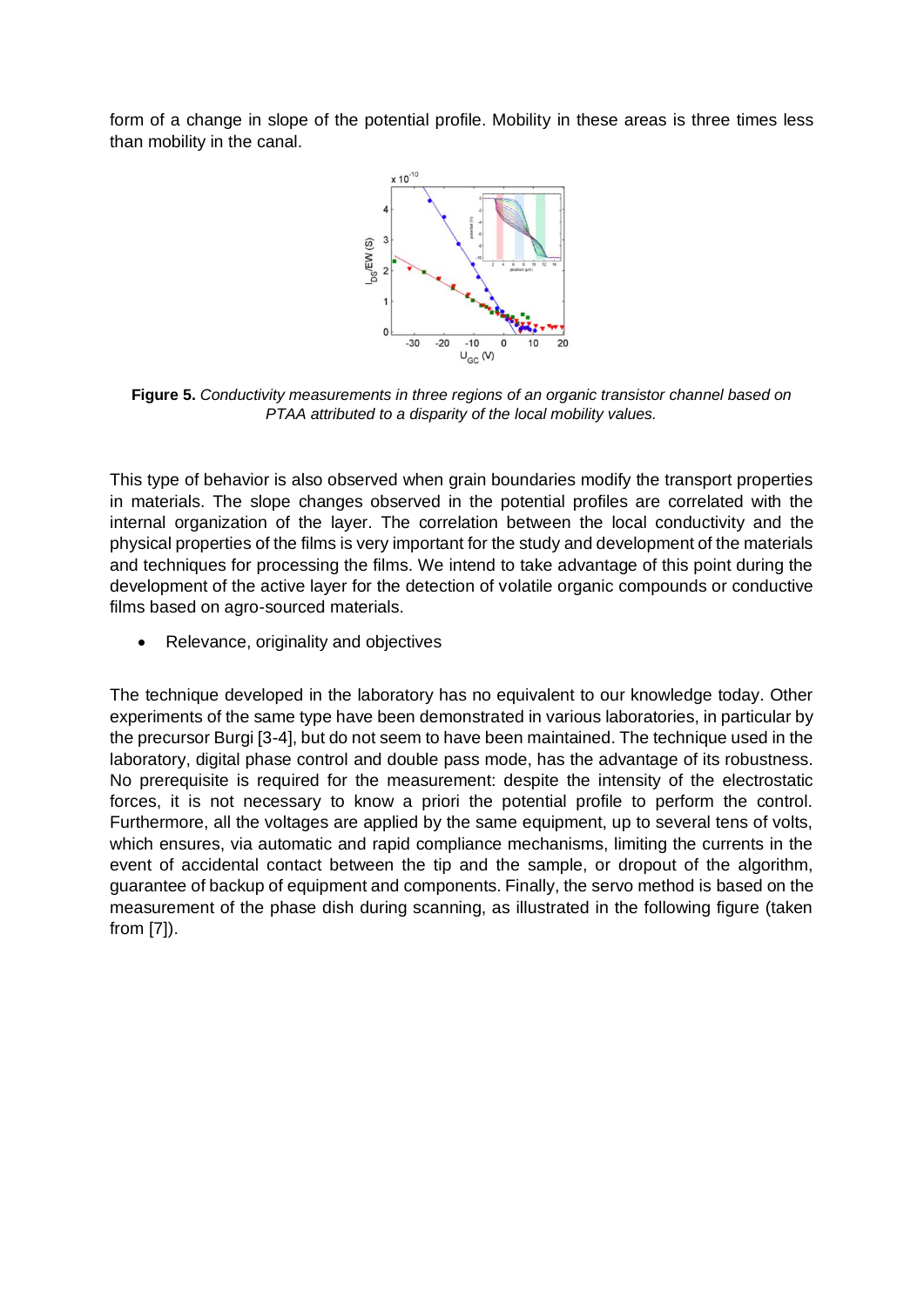

**Figure 6.** *Phase control method during scanning.*

From this measurement we obtain not only the surface potential, but also the second derivative of the phase (opening of the parabola). This data is rarely used, no doubt because the typical feedback loops do not allow it to be obtained. This constitutes another advantage and an originality of our technique. This second derivative is proportional to the second derivative of the force with the height and therefore strongly depends on the vertical distance between the tip apex and the electrical charges below the surface of the device. An illustration is given in the following figure, where a comparison of the measured potential and the second derivative of the parabola is provided with charges injected (or not) into the channel of the transistor.



**Figure 7.** *Dependency of the second derivative on the tip to charge plane distance.*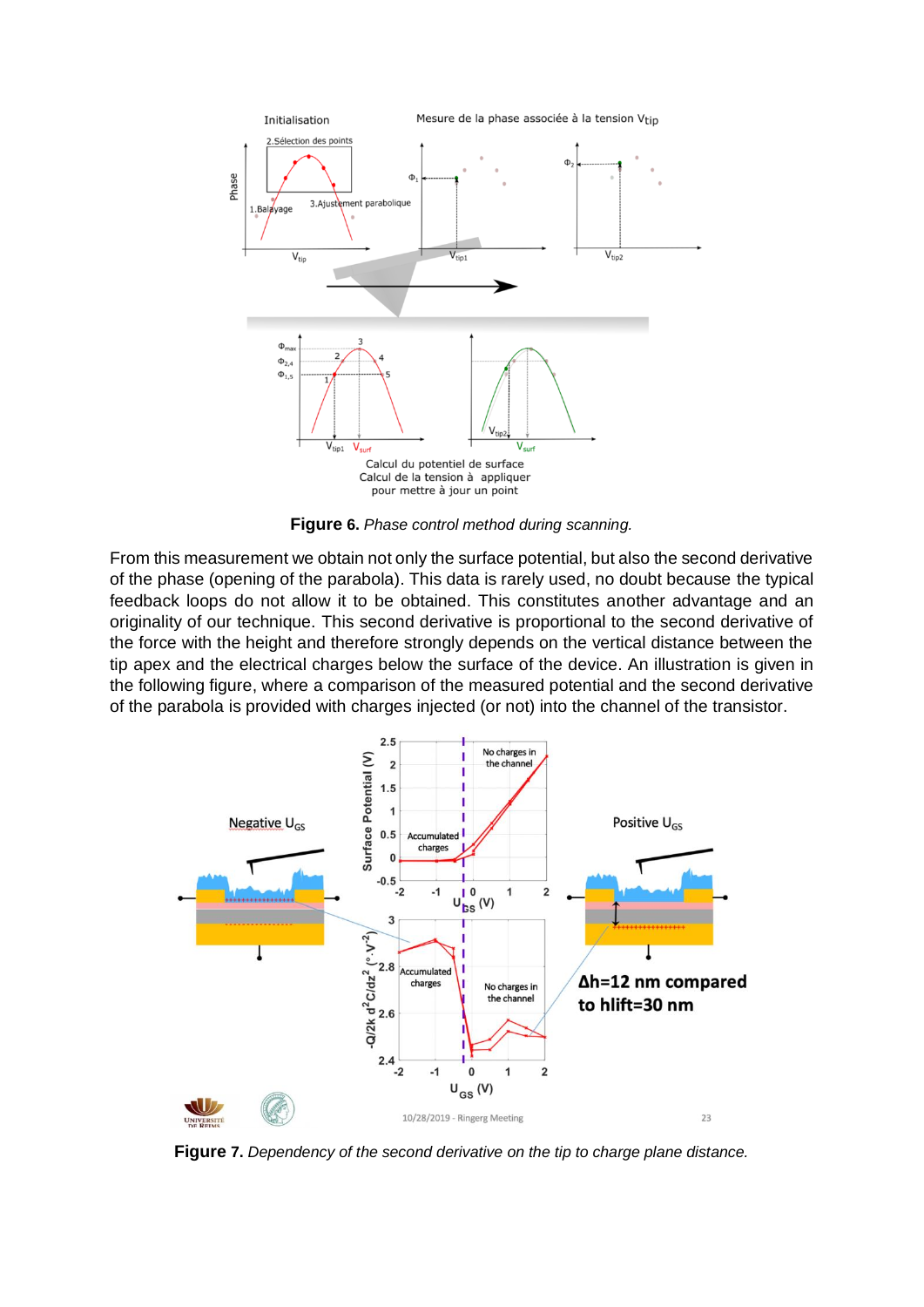The second derivative is very sensitive to the depth location of the charges. This can be used to better understand how the devices work. For example, in the following figure we show the mapping of the second derivative of the parabola in an operating transistor. We can see that the charges are not at the same depth in the channel: closer to the grid interface at the source, closer to the surface on the drain side. The second derivative of the phase therefore constitutes a complementary analysis tool to the surface potential for understanding the operation of the devices.



**Figure 8.** *Vertical position of the charges in an operating organic DNTT transistor channel obtained by measuring the second derivative of the phase parabola.*

Unfortunately in the feedback loop used today this second phase derivative signal is relatively noisy and can only be used after filtering, on a case-by-case basis. This is due to the tradeoffs that must be made between the scanning speed (the tip is constantly moving in current experience), the integration times of the measuring instruments, the efficiency of the servo, the speed of variation of the potential, etc.

This is one of the main points that we wish to improve with the new equipment acquired this year, and which allows the creation of scripts in a fixed position, driving both the AFM and our equipment for applying voltage and measuring the phase.

The second point we wish to address is the lateral resolution. It is currently limited by the fact that we have chosen a double pass technique (lift mode). In this technique, the component is biased at 0V during the measurement of the topography, which avoids the electrostatic interactions at this time of the measurement, then during the transition to lift the component is again biased and the potential measurement is carried out. This method is robust and flexible to use in terms of polarizations applied to the component, but its disadvantage is that the potential measurement is carried out a few tens of nanometers above the surface, which obviously reduces the lateral resolution of the measurement. Typical values of lift height depend on the topography of the sample, and vary from 30 nm for favorable surfaces to 50- 100nm for semiconductors such as DNTT. In the best conditions, we measured a resolution of 30nm for a PFQNE-Al tip (Bruker) at a lift height of 30nm, on a sample composed of electrodes spaced 12nm apart (made at MPI Stuttgart), (an example is given in the figure next for a SCMPIT Bruker tip).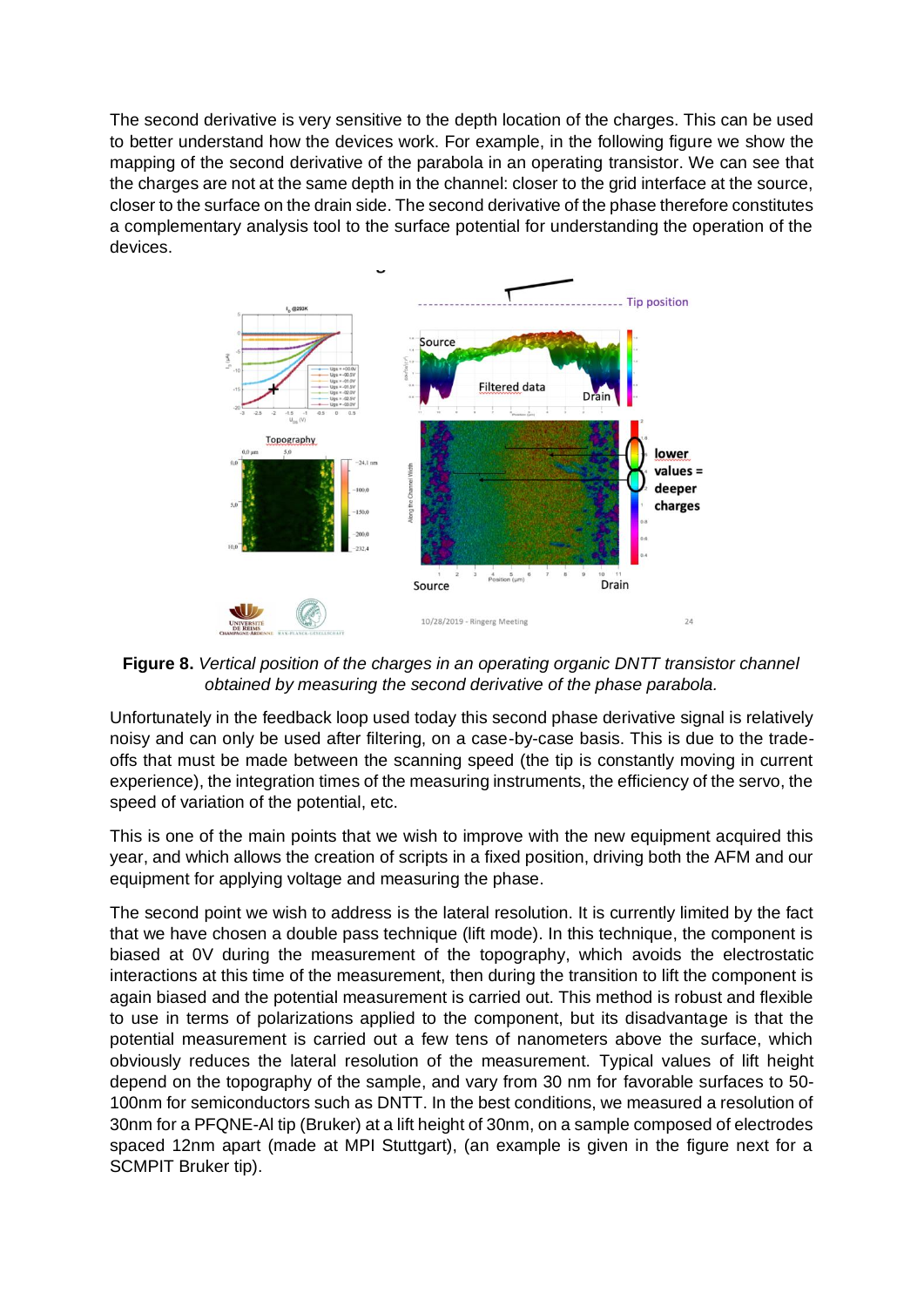

**Figure 9.** Structure of the sample used for the resolution measurements (left) and the SEM image of the device (center) whose measurements are presented (right) for a SCMPIT-V2 Bruker tip at 30nm lift height.

We believe that the resolution is decisive in extending the technique to other devices and to interest equipment manufacturers in industrial development. Also, the lateral resolution directly influences the maximum electric fields that the technique can measure. To give an order of magnitude, 1V of voltage drop over 10nm corresponds to 1MV.cm-1. In the vicinity of a nonlinear contact, as illustrated in FIG. 2b), this field corresponds to the field of injection of the charges from the electrode to the semiconductor. The longitudinal electric field is a determining factor for the injection process, and its knowledge is essential for the modeling of this phenomenon, in particular in organic semiconductor components where it is still poorly understood. Improving one's knowledge would therefore constitute a significant advance.

We believe that the new laboratory equipment and its scripting possibilities will also make it possible to address the resolution by authorizing control and reduction of the tip-surface distance when measuring surface potential.

• Methodology and implemented techniques

We therefore plan to extend the possibilities of the current experiment by improving the measurement of the second derivative of the phase, and the resolution. These two improvements involve the implementation of AFM piloting scripts, allowing its control. Synchronization of scripts with our measurement equipment and the application of voltages is done via TTL signals which we use for synchronization of phase measurement. We don't see any difficulty on this side. The possible difficulties can come from the implementation of the scripts in the software of the AFM itself, which can always present 'bugs'. Otherwise it will be necessary to find workarounds, which will be part of the software and instrumental development work.

The programming and validation of these scripts will take a few months. The validation will be done on organic transistors, because we have sufficiently stable and well known devices to validate the methods.

In addition, we explained how the KPFM technique made it possible to measure the surface potential, and how this measurement and its derivatives could be used to trace the local properties of the conductive materials analyzed, such as their local conductivity. We know that the local semiconductor or conductor properties depend on their morphology, notably crystalline or amorphous phases. Also, since these conductive materials must be used and therefore contacted, therefore forming components, it will also be interesting to characterize their contacts with the methods practiced in the laboratory.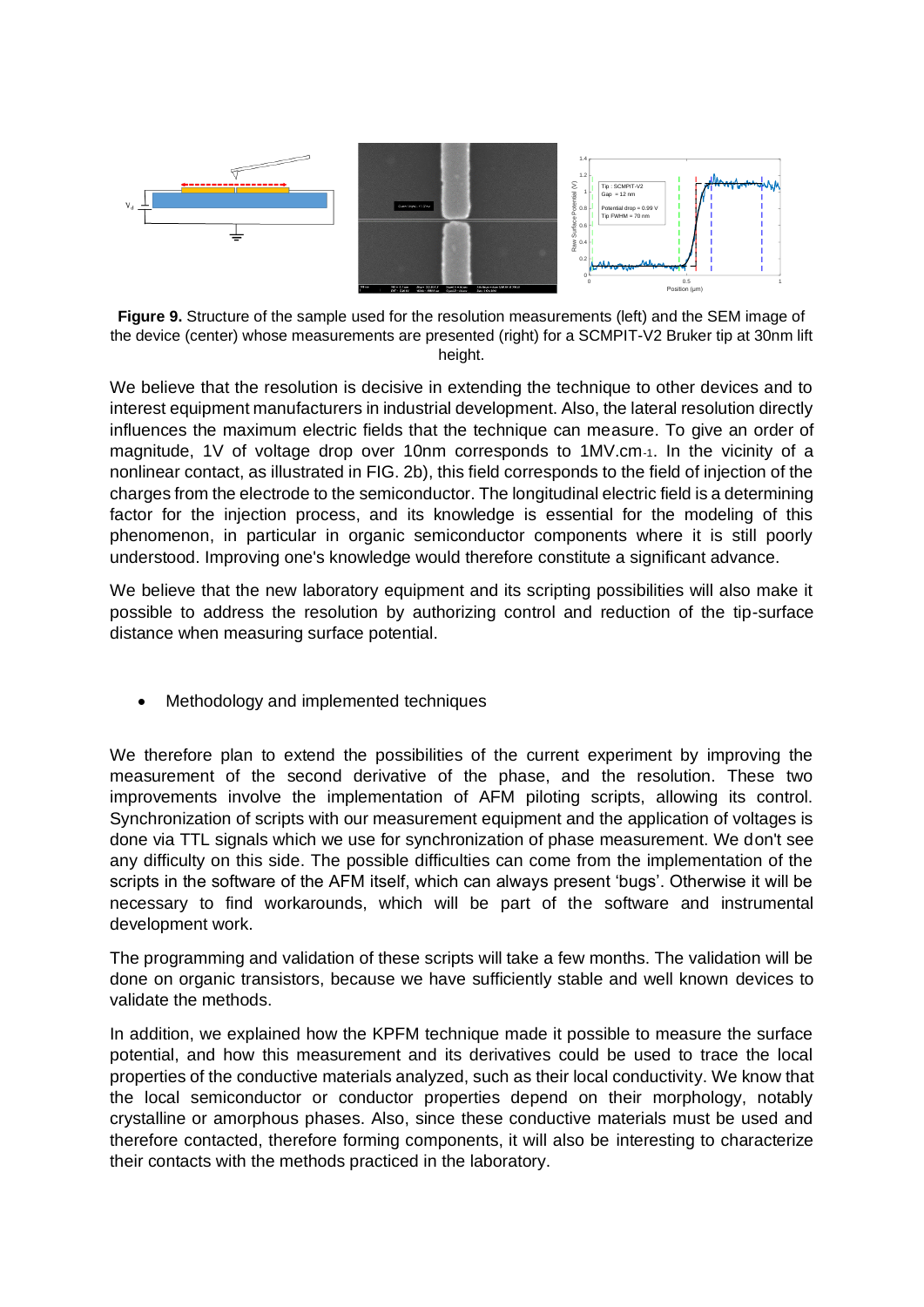Apart from the organic transistors, which constitute, as we will have understood, the insurance of an application component to the project, we wish to apply the technique to volatile organic compound (VOC) sensors that we will develop in partnership with IMT Lille Douai, as part of an Interreg 'Pathacov' project (2018-2022 [8]). Films must have low to very low conductivities to achieve the objectives in terms of sensitivity, which could pose problems of homogeneity. The synthesis of the sensor material will take place in Douai, and their implementation on transistor structures in Reims. A co-supervised thesis will start in early 2020 to support this project. Sensors will therefore be produced, and in addition to their conventional I(V) characterization we plan to use the KPFM to better analyze the conductivity, its uniformity, the accumulation of charges in the films, etc., and thus contribute to the development of the sensors.

The team also wishes to develop its skills in partnership with the FARE UMR of INRA (Reims) concerning plant fibers related subjects. In particular, lignocelluloses constitute one of the main sources of renewable carbon alternative to fossil carbon, but their transformation generates products whose applications and impact have to be studied. The study of the conductivity of lignin-based film and modified cellulose nanocrystals is part of the projects of the two teams [9-10]. Initial experiments were carried out between the two teams, showing films with conductive properties, but nevertheless weak and needing improvement. The influence of the composition and the structuring of the film, function of the deposition process, has not been evaluated yet and the KPFM must provide relevant information in the study of these compounds, in particular not the electrical morphology / property coupling that the technique naturally allows. This project is set to develop and will fall within the framework of the thesis. Currently, the means for its development are not available, but this subject constitutes one of the team's priorities in the long term.

• Implementation plan (key steps and provisional calendar)

The first key step is the development of a script allowing the measurement of the phase parabola at fixed position and at different heights. This step is estimated to take approximately one year. Then it will be a question of exploiting the new possibilities on the available devices, and of optimizing the technique according to the needs of the different studies. This will constitute the second part of the thesis, more oriented towards applications.

From an application point of view, the KPFM measurement of organic transistors being already frequently used in the laboratory experimental work, they will constitute a first well-established element on which to base future experimental developments. They may be available to validate and enhance the technique throughout the thesis. Concerning VOC sensors, the Interreg project for 4 years, it will cover at least the first two years of the thesis. The study of agrosourced conductive films will depend on the progress of developments and projects in partnership with the FARE laboratory at INRA.

Finally, writing will start at the start of the third year, along with writing articles. The writing will intensify in the  $2_{nd}$  and  $3_{rd}$  quarter to allow a defense at the end of the third year.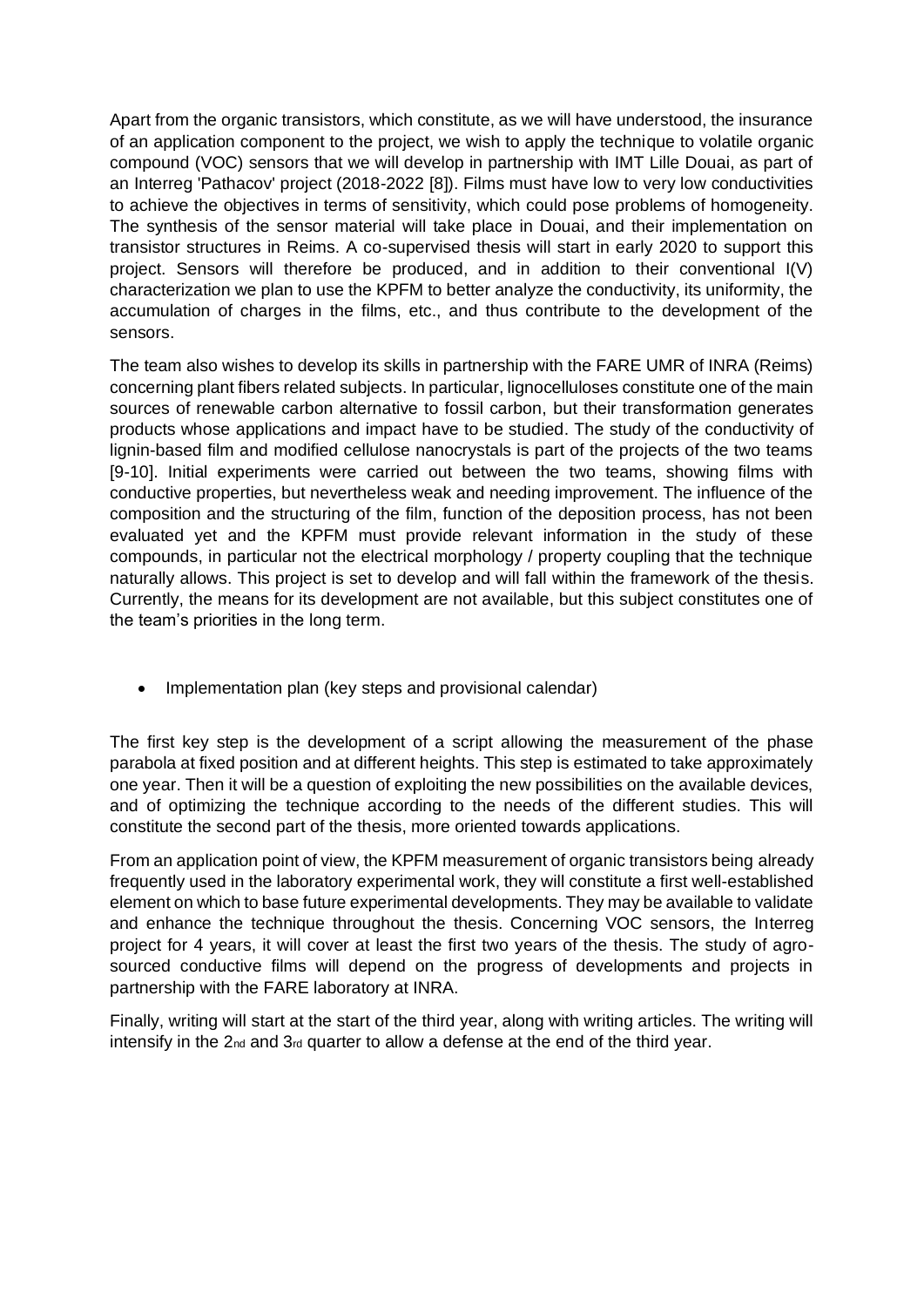## The provisional schedule is as follows

|                   |                                       | Année 1 |  | Année 2 |  | Année 3 |  |  |
|-------------------|---------------------------------------|---------|--|---------|--|---------|--|--|
| <b>Instrument</b> | Prise main KPFM                       |         |  |         |  |         |  |  |
|                   | Développement script                  |         |  |         |  |         |  |  |
|                   | Optimisation                          |         |  |         |  |         |  |  |
|                   |                                       |         |  |         |  |         |  |  |
| <b>Applicatif</b> | <b>Transistors organiques</b>         |         |  |         |  |         |  |  |
|                   | Capteurs COV                          |         |  |         |  |         |  |  |
|                   | Conducteurs agro-sourcés              |         |  |         |  |         |  |  |
|                   |                                       |         |  |         |  |         |  |  |
|                   | Valorisation Valorisation/publication |         |  |         |  |         |  |  |
|                   | Rédaction                             |         |  |         |  |         |  |  |
|                   | Soutenance                            |         |  |         |  |         |  |  |

• PhD thesis management

The thesis will be directed by the team leader (70%), and co-supervised (30%) by the IR in charge of KPFM developments.

The equipment (AFM / KPFM) on which this thesis is based is integrated into the NanoMat platform, bi-site UTT / URCA, whose team is responsible for the Reims site, and which can count on the skills of 2 part-time engineers (IE and IR). The supervising team also relies on a part-time IE for technological achievements and maintenance of the clean room, and the cosupervising research engineer is in charge of maintaining and developing the (complex) management software digital phase control. These different people bring valuable skills, maintain theoretical and experimental know-how, and are able to provide daily support.

• Expected scientific results and impacts

The main expectations of this thesis are the development of an original and efficient operational experience, giving access to new characteristics of the components and functional materials studied, which can be put to the service of users of the NanoMat platform and beyond. Scientific publications constitute the first expected development: on the experiment itself, but also on the studied devices (organic transistors, VOC sensors, agro-sourced conductors). The potential for scientific development is therefore relatively open.

It is also expected that technical developments in experience may give rise to the filing of a patent in addition to the existing one. The same applies to the application domains for which the technique will be implemented, which can lead to new patents (especially on the VOC sensor aspects and agro-sourced conductive film).

## References :

- [1] Andrew L. Shu, An Dai, He Wang, Yueh-Lin Loo, Antoine Kahn, Organic Electronics, Vol 14, Issue 1 (2013)
- [2] Y. Yamagishi, K. Kobayashi, T. Kimura, K. Noda, H. Yamada, Organic Electronics, Vol 57, (2018)